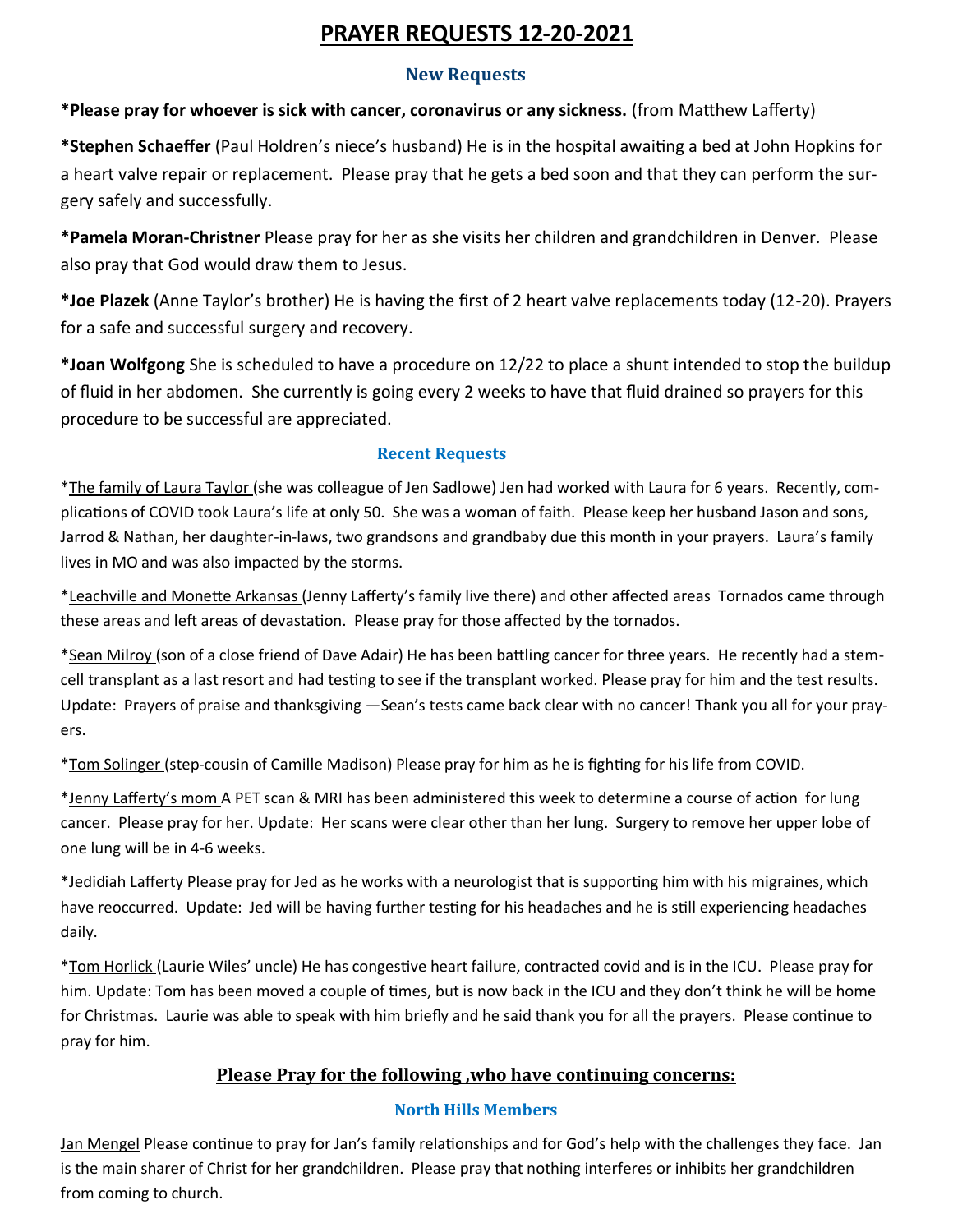Kat & George Gardner Continued prayers for Kat as she battles cancer. Also, pray for George's health as he helps Kat.

Wilma Prochaska She has a heart condition that restricts her activity and her ability to get out. Please pray for her.

## **Friends and Family**

Cindy Nuckolls (Vivian Parker's daughter's, Holly, Mother-in-law) Her cancer has metastasized and Cindy is struggling with her chemo. Please keep her in prayer.

Dennis Prochaska (Wilma Prochaska's nephew) Please pray for Dennis's strength and comfort. Also pray for his family. He is diagnosed with ALS (Lou Gehrig's disease). Update: Dennis is now in need of help with his daily activities. His three grown sons, who don't live far and his fiancé are all sharing the responsibility. They are taking it one day at a time. Please pray for strength and peace for all of them.

Doreen Dugan (friend of the Rausch family) She has been diagnosed with advanced stage ovarian cancer. Please pray for her as she will be receiving 4 months of chemotherapy. **Update: Praises that she has finished treatments and currently is cancer free! Going forward she will go every three months to have her blood checked.** 

Drew (Seth Tichenor's good friend's brother) He has been diagnosed with stage 4 pancreatic cancer. He is in his early 40s and is receiving chemo. Please pray for comfort as he and the family deal with this.

Justin Aikens (Susan Parson's brother) He is in need of a living donor for a liver transplant. Please pray that he is able to find a match/someone willing to donate part of their liver for him very soon.

Karen & 12 year old son (Phyllis Renner's co-worker) Karen's son was diagnosed with Lymphoma and will have to undergo chemotherapy. Please pray for them.

Katelyn Dougan (the Feather's friend) Katelyn was diagnosed with stage 1 breast cancer and has already started chemo. Please keep her and her family in your prayers throughout the next several months of treatment.

Levi and Lainey Chisholm (Friends of the Steigerwalds) They are 2 year old twins that had a bad accident. Praises that Lainey is coming along! But, Levi is showing signs of severe brain damage. Please pray for healing for both with special prayers of a miracle for Levi.

Louise Craft **(**Amy McCumsey's aunt) Please pray for her as she has colon cancer. Prayers for continued positive health are appreciated.

Matthew Lafferty's Grandmother She has been diagnosed with grade 1 cancer. Please pray for God to take away her cancer.

Millie (Walt Rauch's mom) She started chemo and radiation to treat throat cancer. Please pray for comfort and peace of mind. Also, prayers for wisdom for those treating her. **Update: She has finished her radiation and chemo treatments. She is being encouraged to eat soft foods. A scan will be done in a couple months to see how the tumor has been affected. Please continue to pray for her.**

Pam Kos (Tom Kos's sister-in-law) Prayers while she continues her kidney dialyses.

Pat (Jenny Lafferty's aunt) She was diagnosed with a very aggressive lung cancer that has already spread many places in her body. She has less than three months to live without treatment. She, however, is choosing treatment of chemo and radiation. She is in a lot of pain. Please pray for her healing.

Riley Faith (Phyllis Renner's friend's granddaughter) She is 4 years old and fighting stage 4 cancer.

Robert Wiezorek (Mary Ann Clayton's cousin) He is in his late 60s and was diagnosed with inoperable lung cancer. Please pray for him as he is receiving radical chemotherapy and radiation. After having challenges with his heart as well, he had part of his heart condition stabilized with a cardiovascular procedure and medication. Please continue to pray for him as they continue to treat his conditions. He is also feeling depressed and is physically run down.